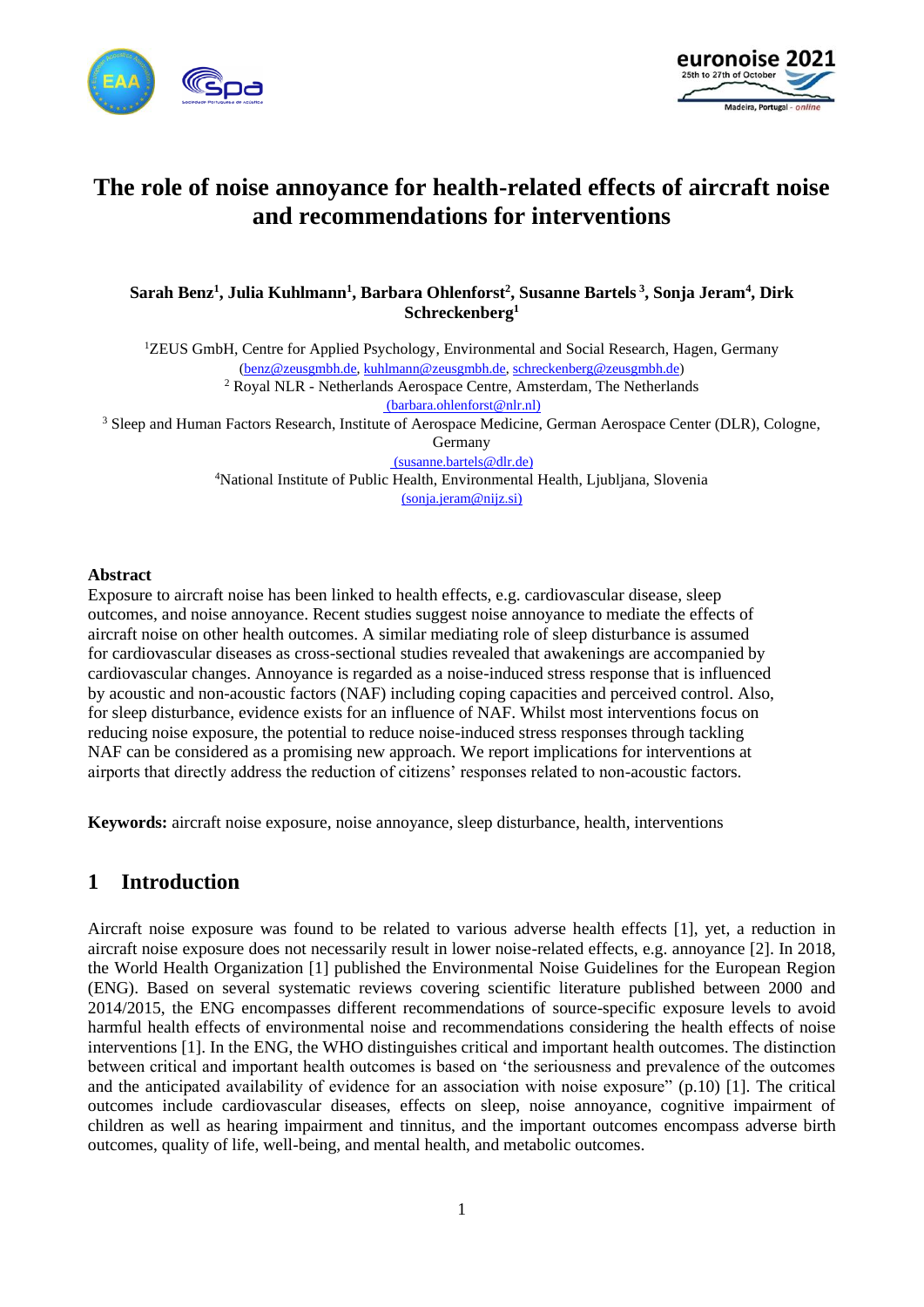

For aircraft noise, within the framework of the European project ANIMA (Aviation Noise Impact Management through novel Approaches), we reviewed the scientific literature published since 2014 for new evidence of the impact of aircraft noise on the critical and important health outcomes as defined by the WHO [\[1\],](#page-6-0) [\[3\]](#page-6-2)[\[4\]](#page-6-3)[\[5\].](#page-7-0)

First, we report studies on the effects of those health outcomes that the WHO classifies as critical health outcomes in the ENG [\[1\]:](#page-6-0) cardiovascular disease, sleep disturbance, and cognitive impairment. Results are briefly summarized. Second, we report findings that analyse the relationship between health effects and noise annoyance due to aircraft noise. Sleep disturbances were additionally identified as related to noise-induced health effects with less evidence [\[5\].](#page-7-0) Finally, we give recommendations to approach noise-related health issues by means of non-acoustic interventions.

# **2 Health effects of/related to aircraft noise**

#### **2.1 Cardiovascular diseases**

Van Kempen et al. [\[6\]](#page-7-1)[\[7\]](#page-7-2) conducted the systematic review that serves as the basis for the WHO recommendations on reducing the risk of cardiovascular diseases due to environmental noise. The review authors identified 600 references published between 2000 and 2015 that are related to the effects of transportation noise (rail, road, aircraft) and wind turbine noise on the cardiovascular and metabolic system. The investigated cardiovascular outcomes refer to hypertension (10 studies relating to aircraft noise), ischaemic heart diseases (IHD) and stroke (7 studies on aircraft noise for each outcome). No statistically significant increase in the risk of hypertension as well as stroke due to aircraft noise was identified after aggregating the results of the evaluated studies. A meta-analysis of the reviewed studies identified a relative risk of RR =  $1.09$  (1.04-1.15) per 10 dB increase in the day-evening-night level,  $L_{den}$  for the incidence of IHD based on results of 2 ecological studies with the evidence rated being of very low quality.

Recently published studies confirm evidence of nocturnal aircraft noise associated with a risk in hypertension, for the prevalence of hypertension reaching, e.g., an odds ratio of OR =  $1.34$  (1.00 – 1.97) per 10 dB increase in the nocturnal equivalent sound pressure level, *L*night, [\[8\]](#page-7-3) and for the incidence of hypertension reaching an  $OR = 2.63 (1.21 - 5.71)$  [\[9\].](#page-7-4) A large-scaled case-control study found no significant association between aircraft noise and hypertension [\[10\].](#page-7-5) However, in a subgroup the risk of hypertension with a subsequent diagnosis of hypertensive heart disease increased with  $OR = 1.139$  per 10 dB increase in 24 hours equivalent continuous sound levels *L*Aeq,24h.

In the ANIMA review, we included five publications on IHD, myocardial infarction, cardiac arrhythmia and heart failure. Besides equivalent continuous sound levels, such as  $L_{\text{Aeq,24h}}$ ,  $L_{\text{den}}$  or  $L_{\text{night}}$ , additional noise metrics were used in recently published studies. For example, in the Swiss SiRENE study, the intermittency ratio, indicating the proportion to which single noise events emerge from the background, was found to be non-linearly associated with cardiovascular diseases, with strongest effect for mid-range intermittency [\[11\].](#page-7-6) In the French DEBATS study, the mortality rate ratio (MRR) was used to assess the increase in health risk due to aircraft noise [\[12\].](#page-7-7) For cardiovascular disease, the authors found an MRR increase of 18 % per 10 dB *L*den. For coronary heart disease, MRR increased with 24 %, and for myocardial infarction with 28 % per 10 dB. The MRR risk increase was higher for men compared to women [\[12\].](#page-7-7)

A study of the Swiss National Cohort around Zurich Airport considering data between 2000 and 2015 suggests that nocturnal aircraft noise can trigger acute cardiovascular mortality. The effect size of the association was found to be similar to that of previous studies for long-term aircraft noise exposure [\[13\].](#page-7-8)

With regard to the impact of aircraft noise on stroke the evidence is still inconclusive. The WHO review [\[7\]](#page-7-2) as well as the more recent RIVM review update [\[14\],](#page-7-9) the review on aircraft noise and public health [\[15\],](#page-7-10) and the ANIMA review identified no consistent significant increase of risk for stroke associated with increased aircraft noise exposure.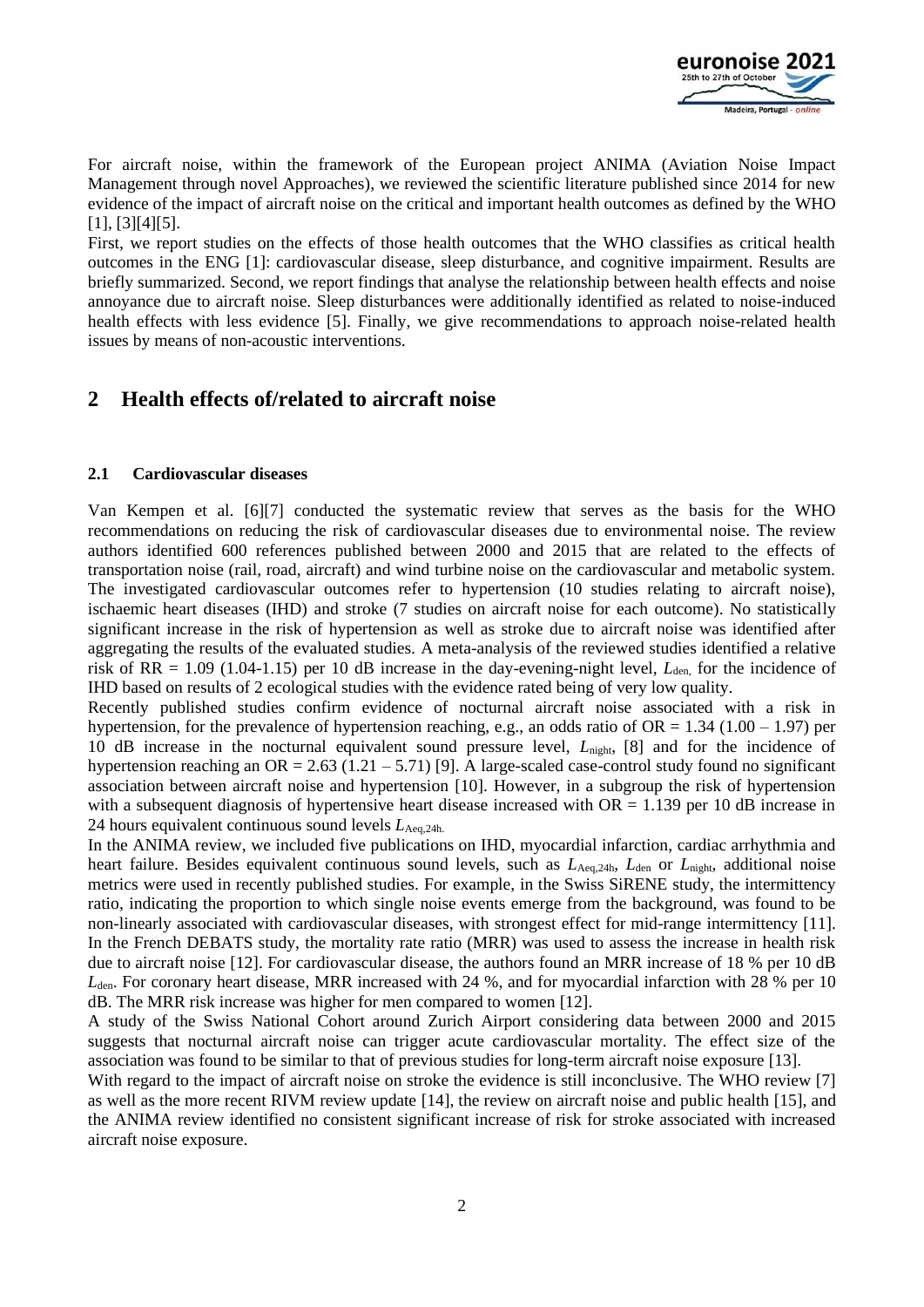

#### **2.2 Sleep**

The studies on noise-related sleep disturbances that were considered in the WHO review [\[1\]](#page-6-0) indicate a significant positive association between *L*night and the percentage of highly sleep disturbed people (*% HSD*). Further, the probability of additional aircraft noise-related awakenings was found to increase with an increase in the maximum sound pressure level,  $L_{\text{ASmax}}$ . The ANIMA literature review identified 24 additional relevant articles published between 2014 and 2021 [\[3\]](#page-6-2)[\[4\]](#page-6-3)[\[5\].](#page-7-0) The identified studies differ greatly with respect to measures used and the operationalization of the outcome. This makes a comparison more difficult.

Eight publications used physiological measurements; self-reports were used in 21 studies. Studies with a physiological measurement of sleep quality report an increase in wake time, time needed to fall asleep, motility and number of awakenings with increased nocturnal aircraft noise exposure. When looking at the probability of awakenings, the maximum sound pressure level seems to play the most important role.

One study examined the impact of a newly implemented night-flight ban at Frankfurt Airport and found the night-flight ban to benefit residents, for example, by decreasing number of awakenings per night and increase total sleep time [\[16\].](#page-7-11) However, the night-flight ban led to an increase in self-reported sleep disturbance and additional awakenings during morning hours as a lot of former night flights were rescheduled from 5am onwards [\[2\].](#page-6-1)

Most studies that used self-reports found aircraft noise exposure to influence the assessed sleep outcomes such as sleep disturbance and sleep quality. In line with the WHO review [\[17\],](#page-7-12) the effect of aircraft noise exposure on sleep outcomes was higher in studies that specifically mentioned aircraft noise exposure as a potential source of the sleep disturbance. When questions asked about general sleep quality, sleep disturbance or insomnia criteria without mentioning aircraft noise, the effect of aircraft noise exposure on the outcome measure was not throughout significantly [\[5\].](#page-7-0) It seems as if the wording of the question can cause some bias as concluded before [\[17\].](#page-7-12) Mentioning aircraft noise as potential source of sleep disturbance may activate personal attitudes and expectations associated with the noise source. As there is ample evidence for the impact of non-acoustic factors including attitudes and expectations on annoyance ratings, it seems plausible that they (indirectly and unconsciously) impact on self-reports of sleep, too. In addition, study results indicate that aircraft noise exposure should not solely be assessed by average noise levels, but by, for instance, considering the maximum noise level and number of noise events per night as well.

#### **2.3 Cognitive impairment/cognition**

A few studies investigated the effects of aircraft noise on cognition, examining different outcome measures such as reading and oral comprehension, memory functions or children's educational achievements as an indicator for cognitive impairment. In the WHO review [\[18\],](#page-7-13) the identified studies found moderate quality evidence showing aircraft noise exposure to negatively affect reading skills, oral comprehension, and poor long-term memory, among others.

An updated review within the ANIMA project identified one new study on cognitive effects in children: in the NORAH study around Frankfurt Airport the effects of aircraft noise on school children's cognition and quality of life were examined [\[19\].](#page-7-14) The study found effects of aircraft noise on reading ability confirming former results of the WHO review. A 10 dB increase in A-weighted equivalent continuous sound pressure levels (*L*Aeq) was associated with a delay in reading abilities of about one month [\[19\].](#page-7-14)

### **3 Noise annoyance and sleep disturbances as mediators for health effects**

Babisch describes in his noise reaction scheme [\[20\]](#page-7-15) the potential mechanism of how noise affects health outcomes. Sound exposure can evoke psychological and physiological reactions: cognitive, emotional and behavioural reactions (annoyance and disturbances) as well as physiological (stress) responses, e.g., of the endocrinological system. A prolonged activation of psychological and physiological stress mechanisms can cause critical biological changes. This in turn might contribute to the development of serious health effects.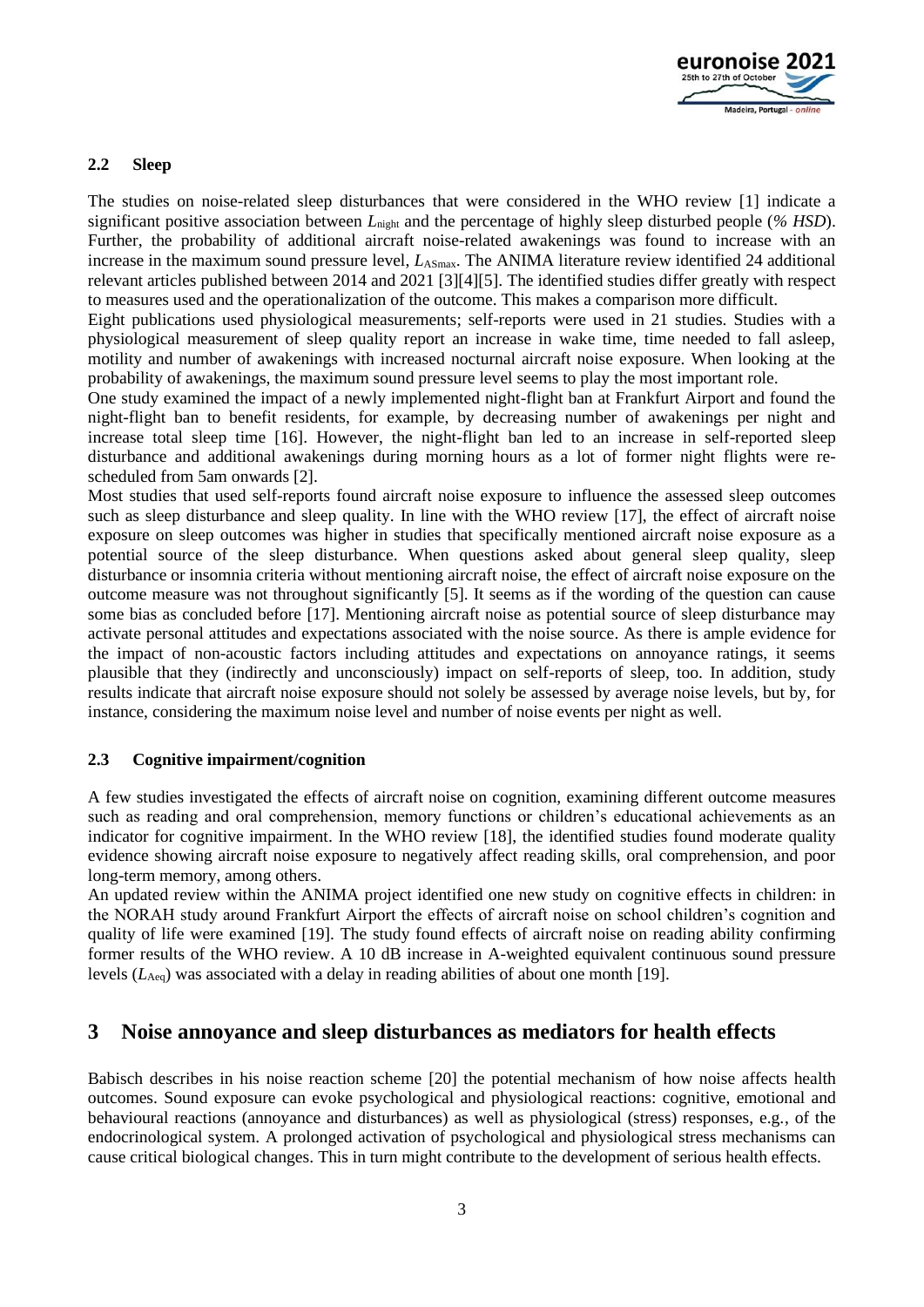

#### **3.1 Noise annoyance as a potential mediator of aircraft noise effects on health**

There is a vast amount of studies investigating the effects of (aircraft) noise on health outcomes, but only a few studies consider the underlying mechanism.

One critical determinant assumed to play a key role in the process of developing health effects that are related to noise exposure can be found in noise annoyance. Noise annoyance is considered as a stress response [\[21\]](#page-8-0) and manifests itself at the cognitive level (e.g. helplessness/perceived control), in emotional reactions (e.g. worry about potential harmful effects), and at the behavioural level (e.g. adapting behaviour when disturbed by noise) [\[22\].](#page-8-1) The evaluation of a sound situation is important for the perception of stress; additionally, physiological responses are directly linked to psychological stress responses; a mutual interaction is assumed. As the stress system is strongly associated with various health issues, noise annoyance is assumed to contribute to other health effects. In recent annoyance research, more attention was given to the relationship between noise annoyance and other health outcomes [\[23\]](#page-8-2)[\[24\]](#page-8-3)[\[25\]](#page-8-4)[\[26\]](#page-8-5)[\[27\]](#page-8-6)[\[28\]](#page-8-7)[\[29\]](#page-8-8)[\[30\]](#page-8-9)[\[31\]](#page-8-10)[\[32\]](#page-8-11)[\[33\].](#page-8-12)

In several studies the relative risk for hypertension was found to be higher in people reporting annoyance than in people who are not annoyed [\[23\]](#page-8-2)[\[26\]](#page-8-5)[\[30\].](#page-8-9) In another study, no association was found between noise annoyance and increased blood pressure [\[29\].](#page-8-8)

Sleep quality was associated with noise annoyance in a study by [\[24\]:](#page-8-3) lower long-term aircraft noise annoyance was related to better sleep quality in a cross-sectional study.

Recent studies further studied the relationship between aircraft noise annoyance and mental health and wellbeing measures: In a study examining the impact of aircraft noise on children, [\[33\]](#page-8-12) found an increase in aircraft noise annoyance to be accompanied by a decrease in children's self-reported physical well-being. Regarding research focusing on adults, [\[25\]](#page-8-4) found participants reporting higher annoyance rates to be more likely to have higher risks for psychological distress in comparison to people reporting lower annoyance rates. Further, an increase of medication intake for anxiety disorders (anxiolytics) and also of antihypertensive medication was associated with noise annoyance [\[27\].](#page-8-6) Additionally, aircraft noise annoyance was shown to be related to healthy lifestyle behaviour: in a study on transportation noise, physical activity was negatively associated with transportation noise annoyance, in particular aircraft and road traffic noise annoyance, indicating that higher ratings of noise annoyance predicted future reduced physical activit[y\[31\].](#page-8-10)

Two longitudinal studies found indirect effects of aircraft noise exposure via noise annoyance on decrease in mental-health related quality of life [\[32\]](#page-8-11) and on the number of reported depression cases [\[28\].](#page-8-7)

These results emphasize a potential role of noise annoyance in the development of other health effects related to noise, although most studies have not used a longitudinal design.

In addition, the reversed causal pathway was analysed in two studies for the relationship between noise annoyance and mental-health related quality of life [\[32\]](#page-8-11) and depression [\[28\]](#page-8-7) with longitudinal data. Results indicated that poorer mental health also predicted higher noise annoyance levels a year later. This implies that vulnerable groups such as people with pre-existing illnesses or other health restrictions/issues might have limited resources to cope with the noise, which can contribute to higher annoyance rates. Corresponding to the stress mechanism, the exposure to noise can interfere with a person's ability to cope and prevent recreational processes. This further stresses that the appraisal of noise is important when considering reversed causality. General health status, vulnerability and additional strains can influence how a demanding situation or an environmental demand is perceived. In addition, living near an airport, i.e. being exposed to aircraft noise, can be considered as a situation that is characterised by uncertainty or unpredictability, which can trigger stress responses [\[34\]](#page-8-13) and the ability to deal with this situation relates to people's coping capacities and perceived control.

These findings highlight the importance to focus on noise annoyance as a critical health outcome. However, the full pathway of the underlying mechanism in the development of noise-related health outcomes needs to be investigated in more detail.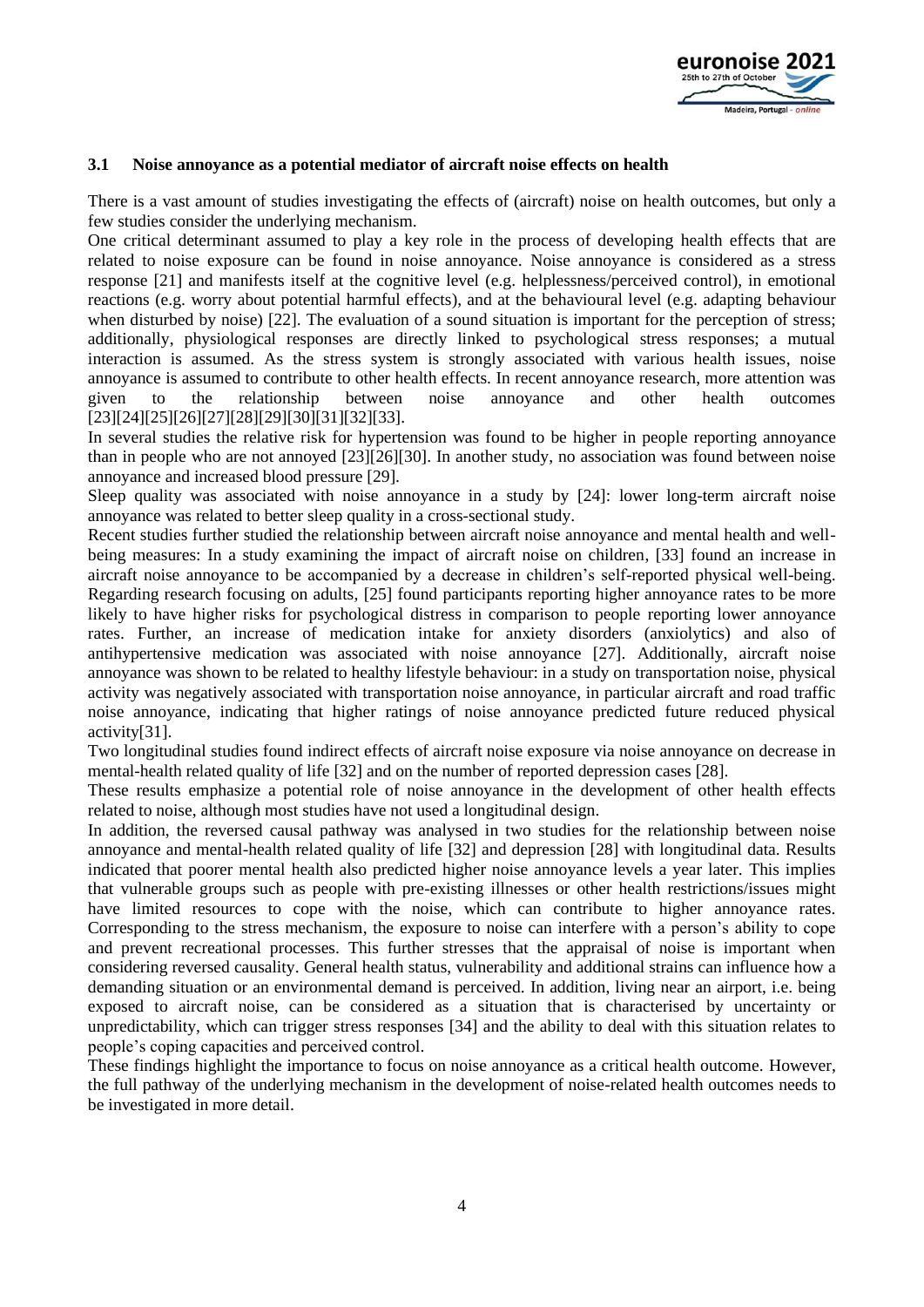

#### **3.2 Sleep disturbances as potential mediator for the effects of aircraft noise on health**

For human beings, undisturbed sleep of sufficient length is vital. Healthy sleep provides the necessary daytime alertness, performance ability, and health [\[35\].](#page-8-14)

Disturbed sleep due to noise together with noise annoyance are regarded as belonging to the possible key mediating variables in the causal chain from noise exposure to noise-induced cardiovascular and metabolic diseases [\[1\].](#page-6-0) The impact of noise on sleep and its further consequences can be classified as immediate reactions, short-term reactions and long-term consequences [\[36\]](#page-8-15)[\[37\].](#page-9-0)

The immediate reactions to nocturnal noise refer to physiological stress processes such as the release of stress hormones, increase in blood pressure and heart rate. These noise-induced stress responses alter the balance in physiological processes referring to blood pressure, blood flow, blood lipids, carbohydrates (glucose) regulation, electrolytes, thrombosis/fibrinolysis, and vascular stiffness [\[37\]](#page-9-0)[\[38\].](#page-9-1) In consequence, these changes in stress responses, again, affect the sleeping behaviour in terms of changes in sleep stages from deeper to more lighter sleep stages, arousals, awakenings, reduced deep sleep time and increased total wake time and general loss of sleep [\[37\].](#page-9-0) The short-term consequences of a noise-related reduction in restoration during sleep is an increase in sleepiness, and reduction in well-being and cognitive performance during the next day [\[37\].](#page-9-0)

In principle, the appearance of acute reactions to aircraft noise at night-time is not different from natural reactions, such as spontaneous awakenings. Nevertheless, if the number of these immediate reactions increases considerably, this is assumed to constitute health problems as it reduces the restorative power of sleep [\[37\]](#page-9-0)[\[17\].](#page-7-12)

Long-term, chronic sleep disturbance is associated with vascular and systemic cerebral oxidative stress, and inflammation, leading, again, to cardiovascular and metabolic diseases. It is assumed that recurring noiseinduced awakenings and the resulting sleep loss may account for the higher risks of negative health outcomes after a longer period of aircraft noise exposure [\[38\].](#page-9-1)

The assumption that noise-induced sleep disturbance is part of the causal pathway from nocturnal exposure to increased risks for cardiovascular and metabolic diseases is often mentioned [e.g. [\[1\].](#page-6-0) However, evidence for the mediating effect of noise-induced sleep disturbance of the impact of nocturnal noise exposure on cardiovascular and metabolic diseases is scarce [\[38\]](#page-9-1)[\[39\]](#page-9-2) or contradictory [\[40\].](#page-9-3) Very recently it was concluded that nocturnal aircraft noise exposure increases the risk of developing hypertension via a direct effect on blood pressure as well as via a mediated effect due to chronic sleep disturbance [\[39\].](#page-9-2) Additionally, aircraft noise exposure caused increased blood pressure, endothelial dysfunction, markers of vascular and systemic oxidative stress, and inflammation in mice during sleep but not during awake phases, pointing out the important role of disturbed sleep on long-term health effects [\[41\].](#page-9-4) However, as mediators such as noise annoyance seem to be relevant for long-term health effects as well [\[25\]](#page-8-4)[\[26\],](#page-8-5) the relationship between the immediate and long-term effects of noise, such as recurrent appearance of disturbed sleep, chronic annoyance, and increase risks for cardiovascular, metabolic and mental diseases, is not completely clear, yet.

#### **3.3 Interventions tackling non-acoustic factors**

Reduction of noise exposure has not proved to fully reduce the predicted responses on noise [\[2\].](#page-6-1) An alternative way to tackle noise responses may be found in non-acoustic factors. Non-acoustic factors (NAF) have been shown to play a crucial role in the perception of noise and the development of noise annoyance [\[21\].](#page-8-0) Non-acoustic factors are physical, social, and internal characteristics of the surrounding areas or the affected person that influence the perception and processing of sounds [\[42\].](#page-9-5) Among others, NAF include attitudes, concerns, expectations or trust in authorities. There is evidence that such NAF not only lead to selfreports of noise effects. For example, an effect of NAF, at least with respect to attitudes, was also found for physiologically measured sleep quality [\[43\].](#page-9-6) Also, noise sensitivity is known to affect both self-reported noise responses as well as physiological reactions [e.g. [\[44\].](#page-9-7) Figure 1 illustrates roughly how short-term and long-term effects of aircraft noise, and non-acoustic factors are related.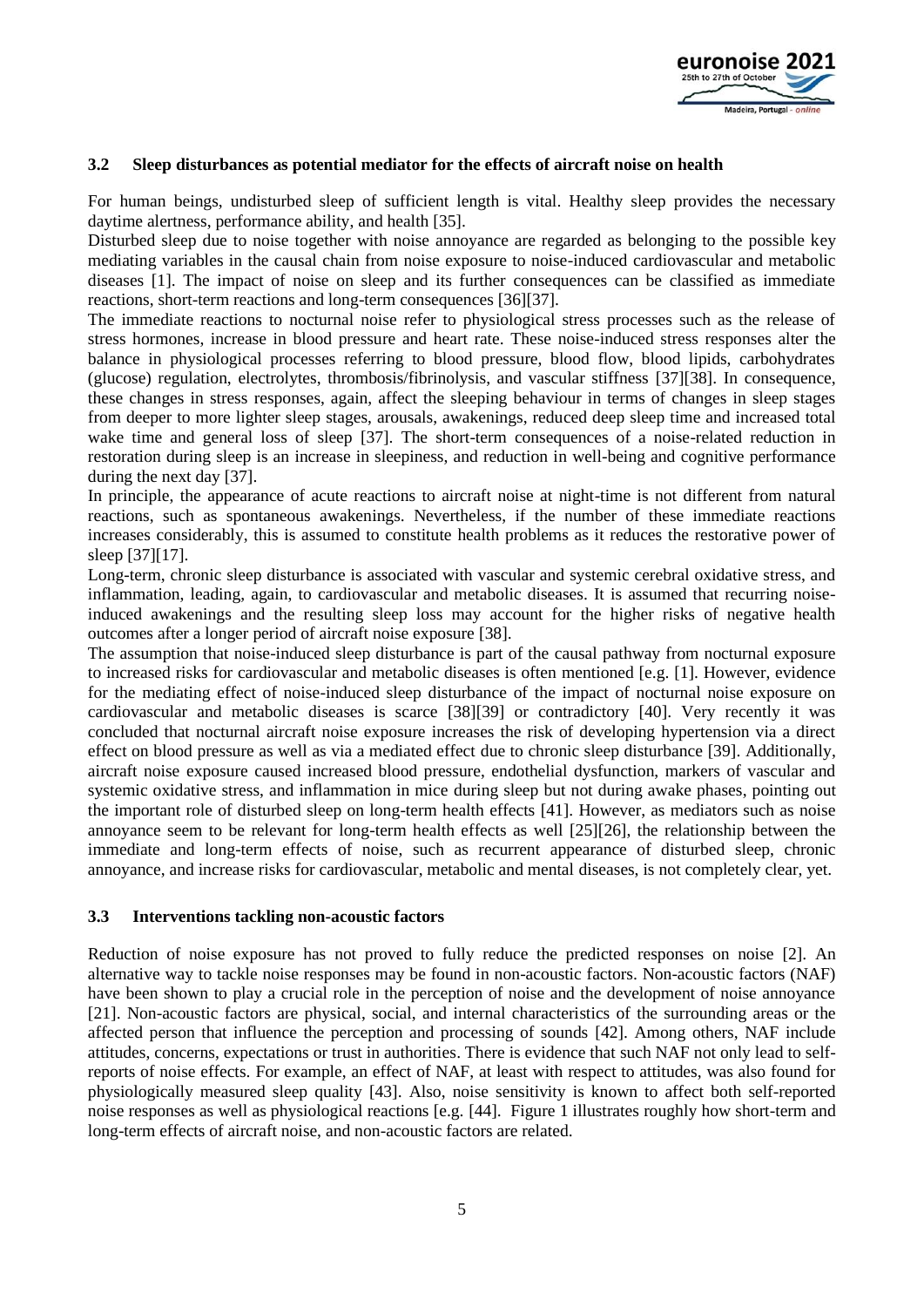



Figure 1 – Depiction of the link/relation between short-term and long-term health effects from aircraft noise.

# **4 Recommendations for interventions**

The above-mentioned effects of noise annoyance on health highlight that noise exposure and noise annoyance have a considerable effect on people's wellbeing and health. Interventions that aim to reduce aircraft noise annoyance could help to reduce the experience of stress and other negative health outcomes. Therefore, interventions should not only focus on the reduction of the acoustic sound levels but in a broader sense take non-acoustic factors of annoyance and sleep disturbance into account as well.

The perception of being in control over the noise situation or having the opportunity to participate in aviation-related decisions could strengthen one's coping capacity and affect noise annoyance [\[45\]](#page-9-8)[\[46\]](#page-9-9)[\[47\].](#page-9-10) Perceived control can be enhanced by direct and immediate measures and by indirect measures [\[46\].](#page-9-9) Immediate measures correspond to direct actions that help controlling the noise exposure such as choosing a different location, recreational areas or respite locations or reducing the noise level by closing the windows. Community representatives and community engagement procedures that take the individual's concerns and opinions into account can indirectly create the perception of being in control. The perception of control can help to reduce the unpredictability of the noise exposure and the situation and in that way contribute to reduced noise annoyance. Transparent communication practises could be a way to support measures to reduce noise and noise responses [\[48\].](#page-9-11)

One of the aspects that can help to create perceived control and reduce stress is the accessibility of recreational and respite areas. Being able to escape the noise exposure allows for restoring capacities that are diminished when dealing with ongoing noise annoyance and corresponding stress. Noise management should set more attention on interventions that target non-acoustic factors and people's perceived control in addition to efforts related to the reduction of aircraft noise exposure and sound levels. However, the larger uncertainty in the relation from NAF to annoyance (compared to the lower uncertainty between noise exposure and annoyance) display the need for studies that are designed to investigate the effects of interventions tackling noise annoyance through non-acoustic factors further.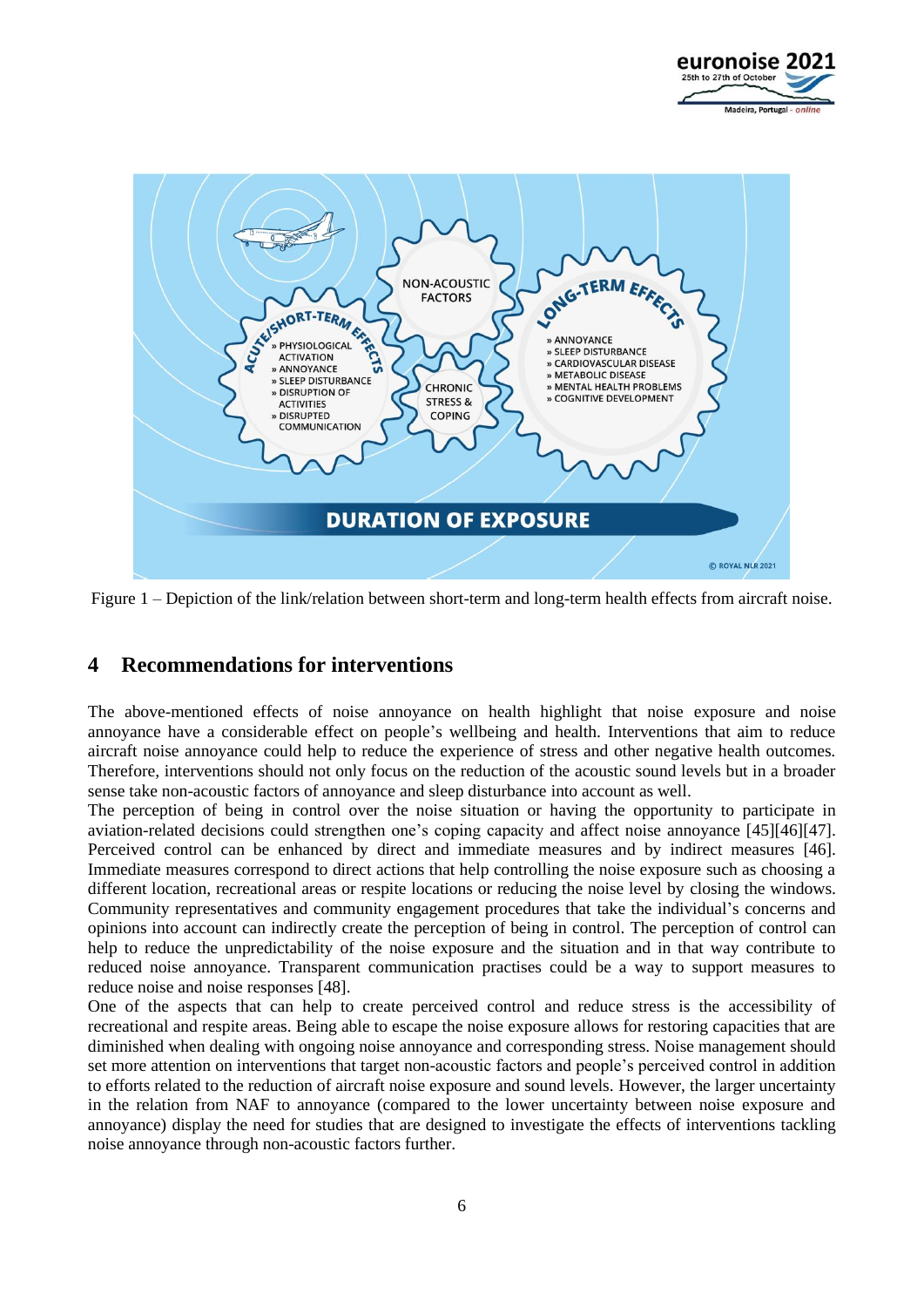

The implementation of noise monitoring systems is a potential intervention that can provide feedback on the noise situation to residents and can enhance residents' perceived control. Another aspect of monitoring addresses the evaluation of interventions. It is important to monitor whether an intervention provides the expected efficacy. Some interventions might need to be adjusted over time as the surrounding circumstances might change and monitoring systems allows continuous evaluation.

There are many studies that focus on various outcomes of health effects caused by noise exposure and annoyance. However, the outcomes differ considerably and there is still a need to investigate effects of noise exposure on vulnerable population groups such as elderly people, children, chronically or mentally ill people or people with a lower socioeconomic status [\[49\].](#page-9-12) For instance, the amount of deep sleep loss in primary school children highly exposed to nocturnal aircraft noise resembles the amount of deep sleep loss in children with obstructive sleep apnoea syndrome. The small but recurrent disturbance of deep sleep in those children was concluded as a risk factor for the development of cardiovascular, metabolic and mental deficiencies in adult life [\[50\].](#page-9-13) Whether noise-induced deep sleep disturbance of similar magnitude has the same consequences needs to be subject of future research on the effect of transportation noise in the course of life. Furthermore, the vulnerability due to physiological and/or psychological health issues may limit resources to cope with noise, which can contribute to higher annoyance. Noise exposure and noise annoyance can impact educational level and socioeconomic status, physical and mental health parameters, phase in life, lifestyle factors and habits and therefore affect vulnerable population groups considerably [\[51\]](#page-9-14)[\[49\].](#page-9-12)

### **5 Conclusions**

Overall, there is evidence for a relationship between noise annoyance and sleep disturbance and other health outcomes. Recent noise impact studies further suggest that it is insufficient to solely rely on measures that focus on average noise level reduction, but rather consider a reduction in noise effects. Therefore, it is advised to combine measures to reduce noise responses with measures resulting in a reduced exposure. Results indicate that aiming at a reduction of annoyance and sleep disturbance responses could further decrease other health effects. Therefore, interventions should focus on the reduction of annoyance and sleep disturbance as well. The effects of interventions should be frequently evaluated.

### **Acknowledgements**

This study was done as part of the Aviation Noise Impact Management through Novel Approaches (ANIMA) project. This project has received funding from the European Union's Horizon 2020 research and innovation programme under grant agreement No 769627.

## **References**

- <span id="page-6-0"></span>[1] World Health Organisation Regional Office for Europe. WHO environmental noise guidelines for the European region. WHO Regional Office for Europe, Copenhagen (Denmark), 2018.
- <span id="page-6-1"></span>[2] Schreckenberg, D.; Benz, S.; Götz, K.; Flindell, I.H. Noise respite at Frankfurt Airport. *Proceedings of the INTER-NOISE 2016, 45th International Congress and Exposition on Noise Control Engineering, Hamburg, Germany,* August 21 – 24, 2016*,* pp. 5632-5643.
- <span id="page-6-2"></span>[3] Kranjec, N.; Benz, S.; Burtea, N. E.; Hooper, P.: Hudson, R.; Jeram, S.; … Schreckenberg, D. ANIMA D2.3 - Recommendations on noise and health, 2019. Zenodo.DOI [10.5281/zenodo.2562748](https://doi.org/10.5281/zenodo.2562748)
- <span id="page-6-3"></span>[4] Kranjec, N.; Kuhlmann, J.; Benz, S.; Schreckenberg, D.; Rajé, F.; Hooper, P.; Jeram, S. Aircraft noise health impacts and limitations in the current research. *Proceedings of the 13th ICBEN Congress on Noise as a Public Health Problem*, Stockholm, Sweden, June 14-17, 2021 (in CD-ROM).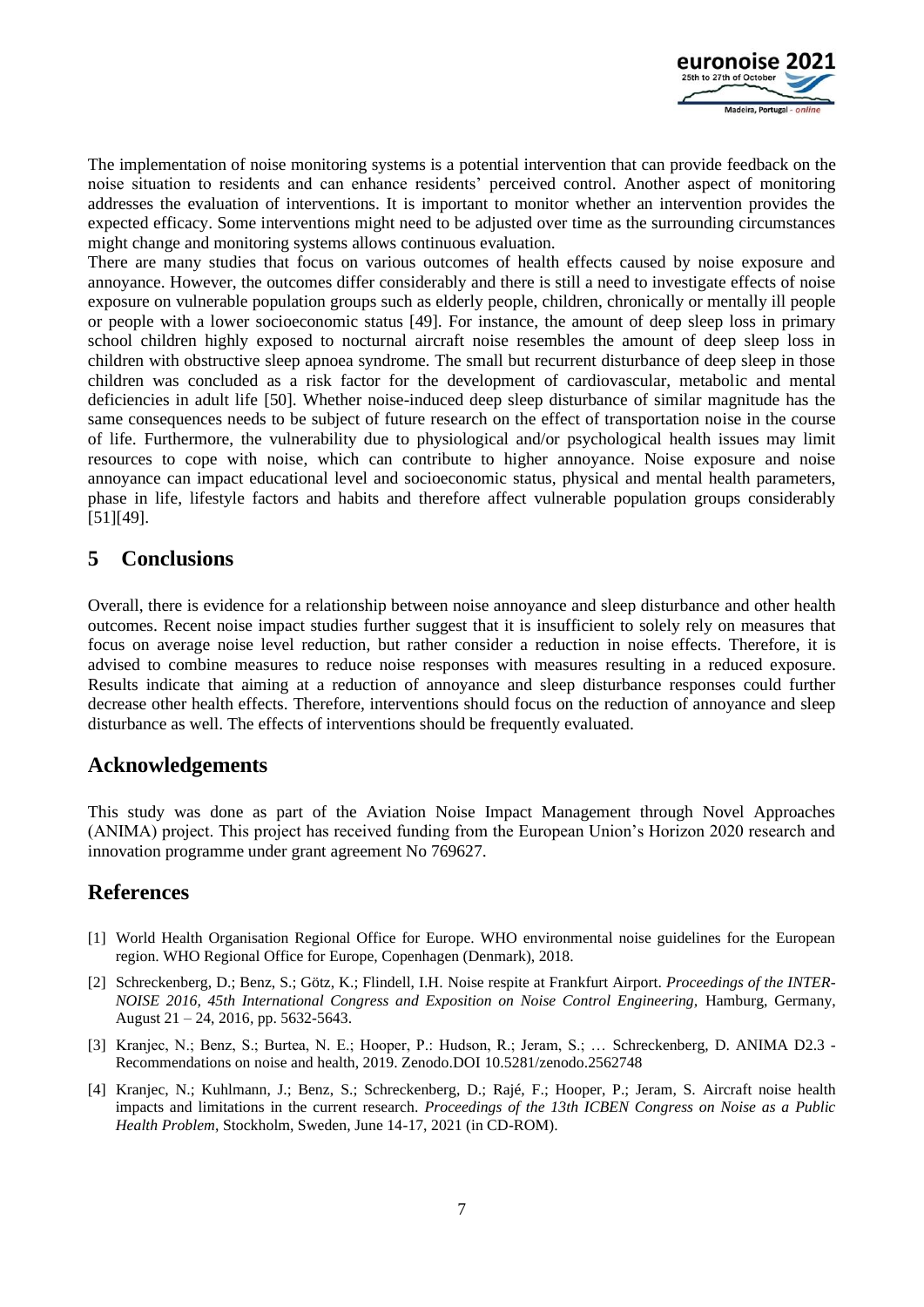

- <span id="page-7-0"></span>[5] Benz, S.; Kuhlmann, J.; Jeram, S.; Bartels, S.; Ohlenforst, B.; Schreckenberg, D. Impact of Aircraft Noise on Health. In: Leylekian, L., Maximova, A., Covrig, A. (eds.) *Aviation Noise Impact Management: Technologies, Regulations, and Societal Well-being in Europe*. Springer, Berlin, Heidelberg (Germany), in print.
- <span id="page-7-1"></span>[6] Van Kempen, E.E.M.M.; Casas, M.; Pershagen, G.; Foraster, M. Cardiovascular and metabolic effects of environmental noise. Systematic evidence review in the framework of the development of the WHO environmental noise guidelines for the European Region. RIVM Report 2017-0078, Bilthoven (The Netherlands), 2017. doi: DOI 10.21945/RIVM-2017-0078.
- <span id="page-7-2"></span>[7] Van Kempen, E.E.M.M.; Casas, M.; Pershagen, G.; Foraster, M. WHO Environmental Noise Guidelines for the European Region: A Systematic Review on Environmental Noise and Cardiovascular and Metabolic Effects: A Summary. *International Journal of Environmental Research and Public Health*, Vol 15, 2018, pp 379. doi:10.3390/ijerph15020379
- <span id="page-7-3"></span>[8] Evrard, A.S.; Lefèvre, M.; Champelovier, P.; Lambert, J.; Laumon, B. Does aircraft noise exposure increase the risk of hypertension in the population living near airports in France? *Occupational and Environmental Medicine*, Vol 74 (2), 2017, pp 123–129.
- <span id="page-7-4"></span>[9] Dimakopoulou, K.; Koutentakis, K.; Papageorgiou, I.; Kasdagli, M.; Haralabidis, A.S.; Sourtzi, P. et al. Is aircraft noise exposure associated with cardiovascular disease and hypertenison? Results from a cohort study in Athens, Greece. *Occupational and Environmental Medicine*, Vol 74 (11), 2017, pp 830-837.
- <span id="page-7-5"></span>[10]Zeeb, H.; Hegewald, J.; Schubert, M.; Wagner, M.; Dröge, P.; Swart, E.; Seidler, A. Traffic noise and hypertension – results from a large case-control study. *Environmental Research,* Vol 157, 2017, pp 110–117.
- <span id="page-7-6"></span>[11]Héritier, H.; Vienneau, D.; Foraster, M.; Eze, I.C.; Schaffner, E.; Thiesse, L. et al. Transportation noise exposure and cardiovascular mortality: a nationwide cohort study from Switzerland. *Eur J Epidemiol*, Vol 32 (4), 2017, pp 307-315.
- <span id="page-7-7"></span>[12]Evrard, A.; Bououn, L.: Champelovier, P.; Lambert, J.; Laumon, B. Does exposure to aircraft noise increase in mortality from cardiovascular disease in the population living in the vicinity of airports? Results of an ecological study in France. *Noise and Health*, Vol 17 (78), 2015, pp 328-336.
- <span id="page-7-8"></span>[13]Saucy, A.; Schäffer, B.; Tangermann, L.; Vienneau, D.; Wunderli, JM.; Röösli, M. Does night-time aircraft noise trigger mortality? A case-crossover study on 24 886 cardiovascular deaths. *European Heart Journal*, Vol 42, 2021, pp 835–843.
- <span id="page-7-9"></span>[14]Van Kamp, I.; van Kempen, E.E.M.M.; Simon, S.N.; Baliatsas, C. Review of the evidence relating to environmental noise exposure and annoyance, sleep disturbance, cardio-vascular and metabolic health outcomes in the context of ICGB (N)," RIVM Report 2019-0088Institute for Public Health and the Environment (RIVM), Bilthoven (The Netherlands), 2019. DOI 10.21945/RIVM-2019-0088
- <span id="page-7-10"></span>[15]Grollman, C.; Martin I.; Mhonda, J. Aviation noise and public health. Rapid evidence assessment. NatCen Social Research that works for society. Prepared for: The Independent Commission on Civil Aviation Noise (ICCAN), 2020.
- <span id="page-7-11"></span>[16]Müller, U.; Elmenhorst, E-M.; Mendolia, F.; Quehl, J.; Basner, M.; McGuire, S.; Aeschbach, D. The NORAH-Sleep Study: effects of the night flight ban at Frankfurt airport. *Proceedings of the INTER-NOISE 2016, 45th International Congress and Exposition on Noise Control Engineering, Hamburg, Germany, August 21 – 24, 2016,* pp. 7782-7786. ISBN 978-3-939296-11-9
- <span id="page-7-12"></span>[17]Basner M.; McGuire, S. WHO environmental noise guidelines for the European region: a systematic review on environmental noise and effects on sleep. *Int J Environ Res Public Health,* Vol 15, 2018, pp 519.
- <span id="page-7-13"></span>[18]Clark, C.; Paunovic, K. WHO Environmental Noise Guidelines for the European Region: A Systematic Review on Environmental Noise and Cognition, *International Journal of Environmental Research and Public Health*, Vol 15, 2018, pp.285.
- <span id="page-7-14"></span>[19]Klatte, M.; Spilski, J.; Mayerl, J.; Möhler, U.; Lachmann, T.; Bergström, K. Effects of Aircraft Noise on Reading and Quality of Life in Primary School Children in Germany: Results from the NORAH study, *Environment and Behaviour*, Vol 49 (4), 2017, pp 390-424.
- <span id="page-7-15"></span>[20]Babisch, W. The Noise/Stress Concept, Risk Assessment and Research Needs. *Noise and Health*, Vol 4(16), 2002, pp 1–11.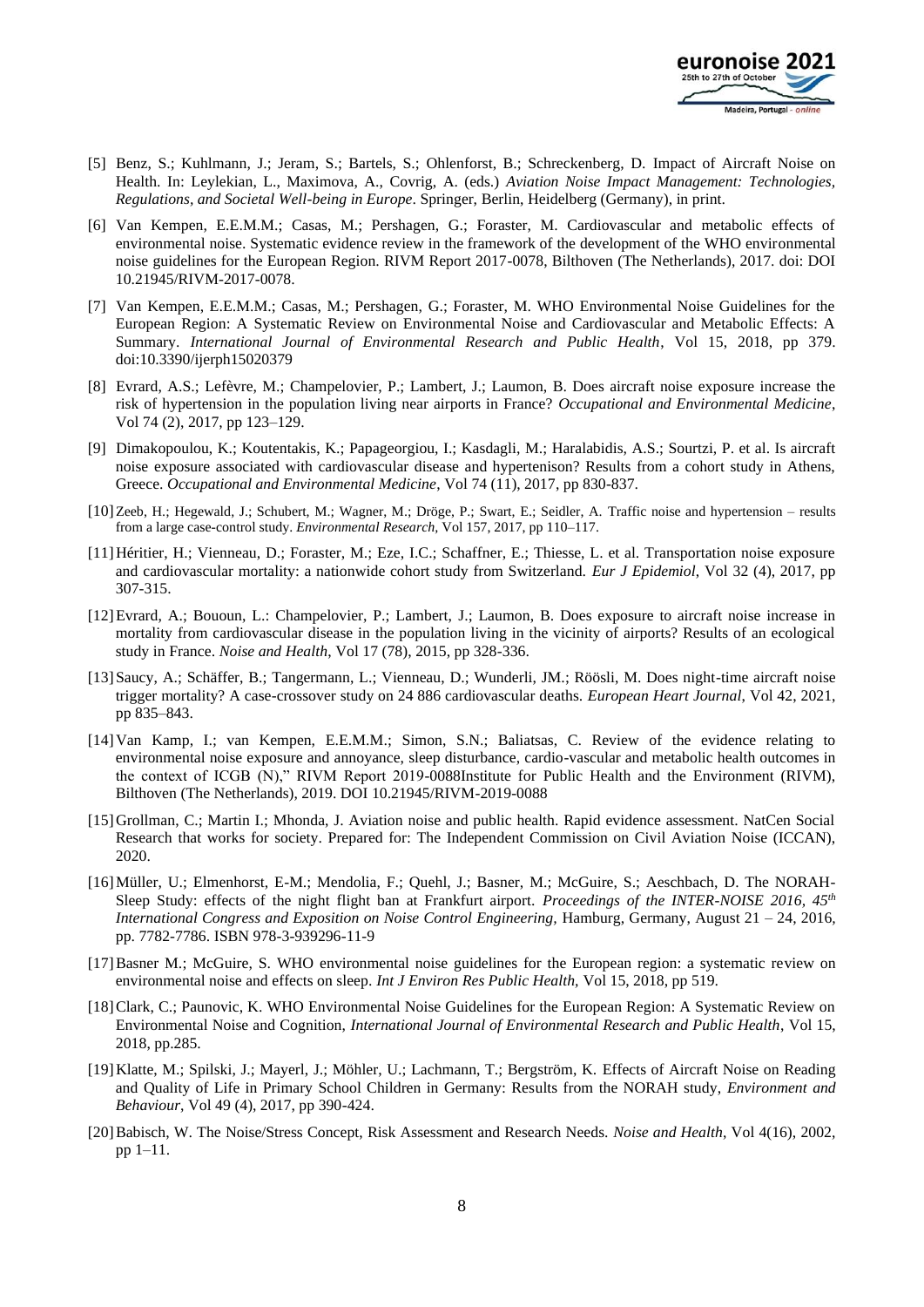

- <span id="page-8-0"></span>[21] Stallen, P.J.M. A theoretical framework for environmental noise annoyance. *Noise & Health*, Vol 3, 1999, pp 69-79.
- <span id="page-8-1"></span>[22]Guski, R.; Felscher-Suhr, U.; Schuemer, R. The concept of noise annoyance: How international experts see it. *Journal of Sound and Vibration*, Vol 223, 1999, pp 513-527.
- <span id="page-8-2"></span>[23]Babisch, W.; Pershagen, G.; Selander, J.; Houthuijs, D.; Breugelmans, O.; Cadum, E.; Vigna-Taglianti, F.; Katsouyanni, K.; Haralabidis, A.S.: Dimakopoulou, K.; Sourtzi, P.; Floud, S.; Hansell, A.L. Noise annoyance -A modifier of the association between noise level and cardiovascular health? *Science of the Total Environment*, 452– 453, 2013, pp 50–57. DOI: 10.1016/j.scitotenv.2013.02.034
- <span id="page-8-3"></span>[24]Bartels, S. Aircraft noise-induced annoyance in the vicinity of Cologne/Bonn Airport - The examination of shortterm and long-term annoyance as well as their major determinants (dissertation), Technische Universität Darmstadt, 2014.
- <span id="page-8-4"></span>[25]Baudin, C.; Lefèvre, M.; Champelovier, P.; Lambert, J.; Laumon, B.; Evrard, A.S. Aircraft Noise and PsychologicalIll-Health: The Results of a Cross-Sectional Study in France, *International Journal of Environmental Research and Public Health*, Vol 15 (8), 2018, pp 1642. doi: 10.3390/ijerph15081642
- <span id="page-8-5"></span>[26]Baudin, C.; Lefèvre, M.; Babisch, W.; Cadum, E.; Champelovier, P.; Dimakopoulou, K.; Houthuijs, D.; Lambert, J.; Laumon, B.; Pershagen, G.; Stansfeld, S.; Velonaki, V.: Hansell, A.L.; Evrard, A-S. The role of aircraft noise annoyance and noise sensitivity in the association between aircraft noise levels and hypertension risk: Results of a pooled analysis from seven European countries. *Environmental Research*, Vol 191, 2020, pp 110179. DOI: 10.1016/j.envres.2020.110179
- <span id="page-8-6"></span>[27]Baudin, C.; Lefèvre, M.; Babisch, W.; Cadum, E.; Champelovier, P.; Dimakopoulou, K.: Houthuijs, D.; Lambert, J.; Laumon, B.; Pershagen, G.; Stansfeld, S.; Velonaki, V.; Hansell, A.L.; Evrard, A-S. The role of aircraft noise annoyance and noise sensitivity in the association between aircraft noise levels and medication use: results of a pooled-analysis from seven European countries. *BMC Public Health*, Vol 21 (300), 2021. <https://doi.org/10.1186/s12889-021-10280-3>
- <span id="page-8-7"></span>[28]Benz, S.; Schreckenberg, D. (2019). Examination of the causal relationship between aircraft noise exposure, noise annoyance and diagnoses of depression using structural equation modelling. *Proceedings of the 23rd International Congress on Acoustics (ICA).* Aachen, Germany, September 09-13, 2019 (in CD-ROM).
- <span id="page-8-8"></span>[29]Carugno, M.; Imbrogno, P.; Zucchi, A.; Ciampichini, R.; Tereanu, C.; Sampietro, G.; Consonni, D. Effects of aircraft noise on annoyance, sleep disorders, and blood pressure among adult residents near the Orio al Serio International Airport (BGY), *Italy La Medicina Del Lavoro*, Vol 109 (4), 2018, pp 253–263.
- <span id="page-8-9"></span>[30]Eriksson, C.: Bluhm, G.; Hilding, A.; Ostenson, C.G.; Pershagen, G. Aircraft noise and incidence of hypertensiongender specific effects. *Environmental Research*, Vol 110 (8), 2010, pp 764-772.
- <span id="page-8-10"></span>[31]Foraster, M.; Eze, I.C.; Vienneau, D.: Brink, M.; Cajochen, C.; Caviezel, S.; Héritier, H.; Schaffner, E.; Schindler, C.; Wanner, M.; Wunderli, J-M.; Röösli, M.; Probst-Hensch, N. Long-term transportation noise annoyance is associated with subsequent lower levels of physical activity. *Environment International*, Vol 91, 2016, pp 341-349. https://doi.org/10.1016/j.envint.2016.03.011
- <span id="page-8-11"></span>[32] Schreckenberg, D.; Benz, S.; Belke, C.; Möhler, U.; Guski, R. The relationship between aircraft sound levels, noise annoyance and mental well-being: An analysis of moderated mediation. *Proceedings of the 12th ICBEN Congress on Noise as a Public Health Problem*, Zurich, Switzerland June 18-22, 201[7.](http://www.icben.org/2017/ICBEN%202017%20Papers/SubjectArea03_Schreckenberg_0326_3635.pdf) [http://www.icben.org/2017/ICBEN%202017%20Papers/SubjectArea03\\_Schreckenberg\\_0326\\_3635.pdf](http://www.icben.org/2017/ICBEN%202017%20Papers/SubjectArea03_Schreckenberg_0326_3635.pdf)
- <span id="page-8-12"></span>[33]Spilski, J.; Rumberg, M.; Berchterhold, M.; Bergström, K.; Möhler, U.; Kurth, D.; Lachmann, T.; Klatte, M. Effects of aircraft noise and living environment on children's wellbeing and health. *Proceedings of the 23rd International Congress on Acoustics. Aachen*, Germany, September 09-13, 2019 (in CD-ROM).
- <span id="page-8-13"></span>[34]Koolhaas, J.M.; Bartolomucci, A.; Buwalda, B.; de Boer, S.F.; Flügge, G.; Korte, S.M. et al. Stress revisited: A critical evaluation of the stress concept. *Neuroscience and Biobehavioral Reviews*, Vol 35, 2011, pp 1291-1301.
- <span id="page-8-14"></span>[35]Basner M.; Babisch, W.; Davis, A.; Brink, M.; Clark, C.; Janssen, S. et al. Auditory and non-auditory effects of noise on health. *Lancet*, Vol 383, 2014, pp 1325-1332.
- <span id="page-8-15"></span>[36]Porter, N. D.; Kershaw, A. D.; Ollerhead, J. B. Adverse effects of night-time aircraft noise (Rep. No. 9964). UK Civil Aviation Authority, London (UK), 2000.